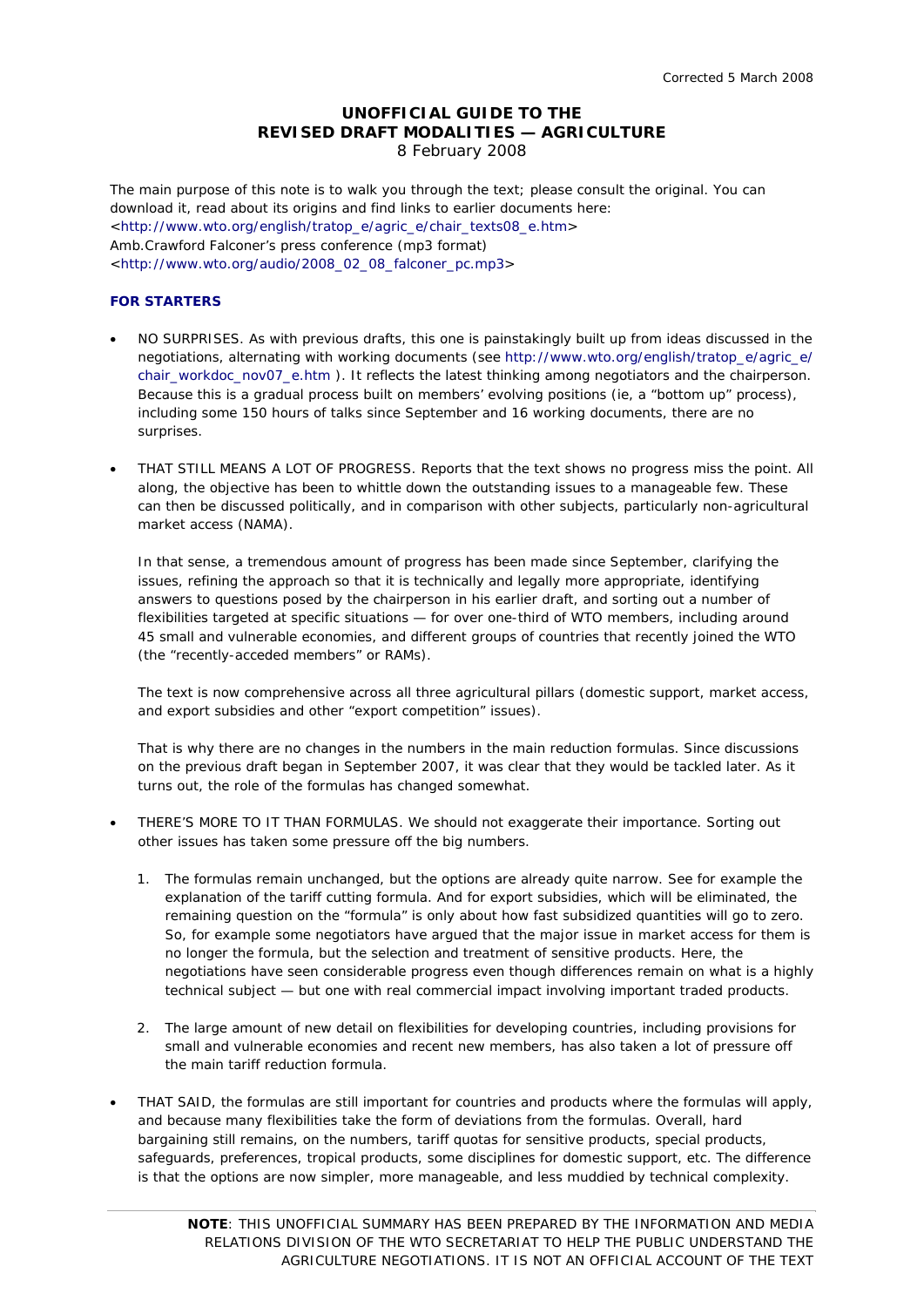### **BASICS**

- The negotiations aim to reform agricultural trade principally in three areas (the "three pillars"): domestic support, market access, and export subsidies and related issues ("export competition").
- The "modalities" would spell out how to achieve this, including steps to be taken each year over a period.
- After the "modalities" have been agreed, they would be translated into cuts in tariffs on thousands of products, and reductions in subsidies and support. These would be part of the final deal.
- Formulas in the "modalities" would describe the basic cuts in tariffs, support and subsidies. For domestic support and tariffs, "tiered" formulas are used: if support or a tariff is high (ie, in a higher tier) it will be cut more steeply. Export subsidies would be eliminated.
- Not one-size-fits-all: the basic formulas for developing countries prescribe gentler cuts over a longer period. On top of that, a range of flexibilities would allow countries to deviate from the basic formulas, either totally or for some products, particularly in market access. This is designed to take account of countries' different vulnerabilities, the liberalization already undertaken by new members, and a range of special circumstances for some products in different countries.
- New or revised rules and disciplines would also be in the "modalities": these are as important as the formulas and are part of the deal. They include reducing the potential that permitted domestic support could distort trade, ensuring the methods of administering quotas do not themselves impede trade, and disciplining export finance, exporting state trading enterprises and international food aid so that they do not provide loopholes for export subsidies.

### **JARGON BUSTER**

BOXES — categories of domestic support.

AMBER BOX — domestic support considered to distort production and trade, eg, by supporting prices or being directly related to production quantities, and therefore subject to reduction commitments. Officially, "aggregate measurement of support" (AMS)

DE MINIMIS — Amber Box supports in small, minimal or negligible amounts (currently limited to 5% of production in developed countries, 10% in developing). To simplify this guide to the "modalities", de minimis is treated separately from the Amber box

BLUE BOX — Amber Box types of support, but with constraints on production or other conditions designed to reduce the distortion. Currently not limited.

GREEN BOX — domestic supports considered not to support trade or to cause minimal distortion and therefore permitted with no limits.

DISTORTION — when prices are higher or lower than normal, and when quantities produced, bought, and sold are also higher or lower than normal — ie, than the levels that would usually exist in a competitive market.

TIERED FORMULA — a formula where higher tariffs have steeper cuts than lower tariffs — products with higher tariffs are put in a higher category or tier, which has a steeper cut than lower tiers. Also used for cutting domestic support.

TARIFF QUOTA — when quantities inside a quota are charged lower import duty rates, than those outside (which can be high). (The reductions from the formulas apply to out-of-quota tariffs.)

EXPORT COMPETITION — term used in these negotiations to cover export subsidies and the "parallel" issues, which could provide loopholes for governments' export subsidies — export finance (credit, guarantees and insurance), exporting state trading enterprises, and international food aid.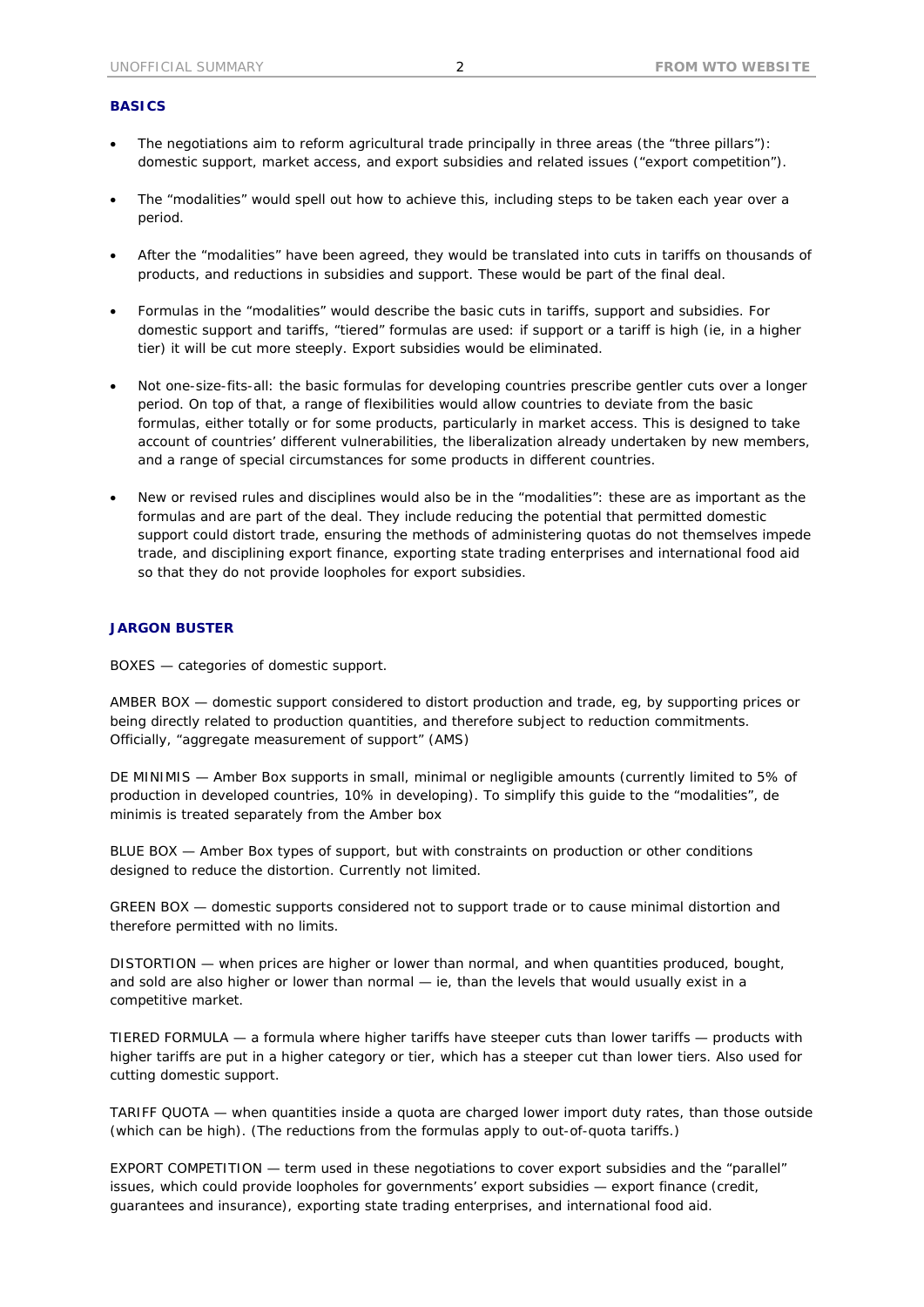# **HIGHLIGHTS OF THIS DRAFT**

Numbers in the draft tend to be in square brackets (indicating they are still to be negotiated) and in some cases the text offers ranges (e.g. tariffs) or alternatives (e.g. domestic support). Terms used in this box are explained in the longer summary.

# DOMESTIC SUPPORT

(Explanation of the "boxes": http://www.wto.org/english/tratop\_e/agric\_e/agboxes\_e.htm)

- OVERALL TRADE DISTORTING DOMESTIC SUPPORT (Amber + de minimis + Blue). EU to cut by 75% or 85%; US/Japan to cut by 66% or 73%; the rest to cut by 50% or 60%. "Downpayment" (immediate cut) of 33% for US, EU, Japan, 25% for the rest. Bigger cuts from some other developed countries whose overall support is a larger % of production value. Cuts made over 5 years (developed countries) or 8 years (developing).
- AMBER BOX (AMS). Overall, EU to cut by 70%; US/Japan to cut by 60%; the rest to cut by 45%. Bigger cuts from some other developed countries whose AMS is larger % of production value. Also has downpayment.
- PER PRODUCT Amber Box support: capped at average for notified support in 1995-2000 with some variation for the US and others.
- DE MINIMIS. Developed countries cut to 2.5% or 2% of production. Developing countries to make two-thirds of the cut (no cuts if mainly for subsistence/resource-poor farmers, etc). (Applies to product-specific and non-product specific de minimis payments)
- BLUE BOX (including "new" type). Limited to 2.5% of production (developed), 5% (developing) with caps per product.
- GREEN BOX. Revisions and tighter monitoring and surveillance

# MARKET ACCESS:

- Tariffs would mainly be cut according to a FORMULA, which prescribes steeper cuts on higher tariffs. For developed countries the cuts range from 48–52% for tariffs below 20%, to 66–73% for tariffs above 75%, subject to a minimum average. (For developing countries the range is 32–34% for tariffs below 30% to 44–48% for tariffs above 130%, subject to a maximum average.)
- Some products would have smaller cuts via a number of FLEXIBILITIES designed to take into account various concerns. These include: SENSITIVE PRODUCTS (available to all countries), the smaller cuts offset by tariff quotas allowing more access at lower tariffs; SPECIAL PRODUCTS (for developing countries, for specific vulnerabilities), with more concrete options than in the previous draft.
- CONTINGENCIES. Scrap or reduce use of the old "special safeguard" (available for "tariffied" products). Details of the new "special safeguard mechanism" for developing countries are fleshed out in this new version.

# EXPORT COMPETITION

- Export subsidies to be ELIMINATED by end of 2013 (longer for developing countries). Half of this by end of 2010.
- Revised provisions on EXPORT CREDIT, GUARANTES AND INSURANCE, INTERNATIONAL FOOD AID (with a "safe box" for emergencies), and EXPORTING STATE TRADING ENTERPRISES.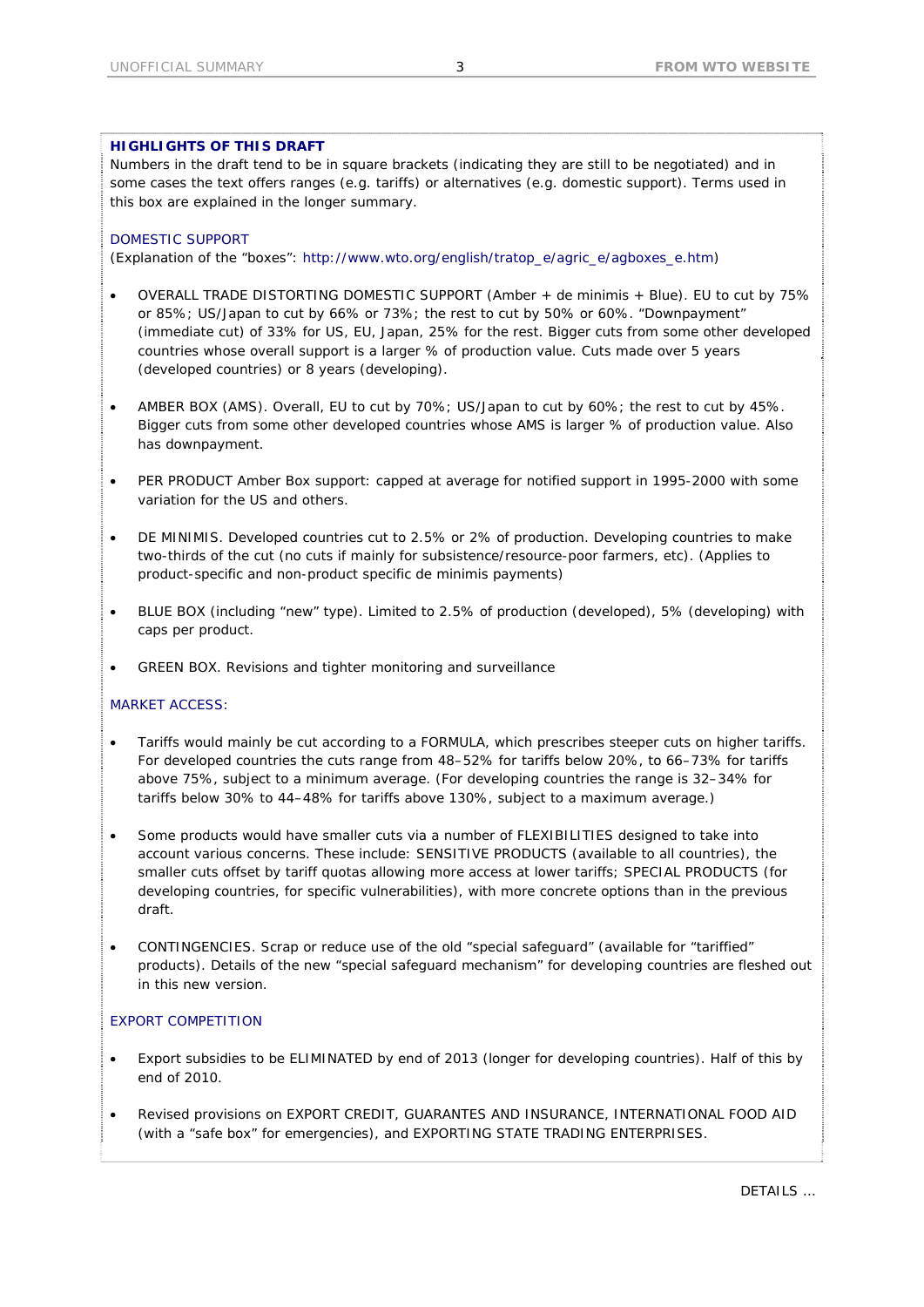# **SOME DETAILS**

# **DOMESTIC SUPPORT**

BACKGROUND EXPLANATION: Cutting trade-distorting domestic support would operate simultaneously through three layers of constraints. First, each category of supports would be cut or limited:

- AMBER BOX (the most distorting, with direct links to prices and production, officially AGGREGATE MEASUREMENT OF SUPPORT or AMS)
- DE MINIMIS (Amber Box but in smaller or minimal amounts)
- BLUE BOX (less distorting because of conditions attached to the support)

Second, For each of these, there would also be some constraints on SUPPORT FOR INDIVIDUAL PRODUCTS ("PRODUCT-SPECIFIC").

Third, on top of that would be cuts in the permitted amounts of all three combined:

• "OVERALL TRADE-DISTORTING DOMESTIC SUPPORT" (OTDS)

(News reports of some countries being asked to cut their supports to certain amounts of dollars or euros are referring only to that last "overall" discipline.)

IN THE 2007 and 2008 REVISED DRAFTS: The cuts would be achieved by two methods:

1. TIERED FORMULAS. Like the tariff formula, the formulas for the AMBER BOX and OVERALL DISTORTING SUPPORT are also expressed as "tiers" with support in the highest tier having the steepest percentage cuts. Countries with larger support go into higher tiers.

2. LIMITS (or cuts resulting in limits). For DE MINIMIS, BLUE BOX and SUPPORT FOR EACH PRODUCT.

OVERALL TRADE-DISTORTING DOMESTIC SUPPORT (Amber + de minimis + Blue)

(Cuts made from figures for base period of 1995–2000  $-$  paragraph 1)

(Par.3) (Unchanged from 2007 draft)

- Highest tier (above \$60bn, i.e. EU), cut by 75% or 85%. (EU's current ceiling for 15 members is estimated at €110.3bn = approx \$151.93bn. Cut would bring the ceiling down to €27.6bn or €16.5bn)
- Middle tier (\$10bn–\$60bn, i.e. US, Japan), cut by 66% or 73% (US's current ceiling is estimated at \$48.2bn. Cut would bring the ceiling down to \$16.4bn or \$13bn) (Japan would make a bigger effort because its overall support is more than 40% of the value of its agricultural production — a cut halfway between the cuts of the top and second tiers  $-$  Par.4)
- Lower tier (below \$10bn. i.e. all others), cut by 50% or 60%

New in 2008 draft: 33.3% is cut from the start of the implementation period (a "downpayment") for the top three subsidizers (ie, EU, US and Japan); 25% for other developed countries (previously 20% for all)  $(Par.5)$ 

IMPLEMENTATION: 5 years for developed countries, 8 years for developing; equal annual steps (Pars.5,  $\vert 8\rangle$  .

BASE LEVEL: the starting point for the percentage cuts. This is needed because the concept of "overall trade-distorting domestic support" is new, because there is a new type of Blue Box programme, and because previously there were no limits on Blue Box payments. New in this draft: when countries make no cuts, they have to stay within the base level (except least-developed countries)  $(Par.10)$ .

The base level for developed countries = Amber Box commitment ceiling + non-product-specific de minimis ceiling (5% of production for developed countries, 10% for developing) + total of productspecific de minimis ceiling (sum total of 5% of production of each product for developed, 10% for developing) + actual Blue Box payment or 5% of production (if higher).  $(Par.1)$  (Unchanged from 2007 draft)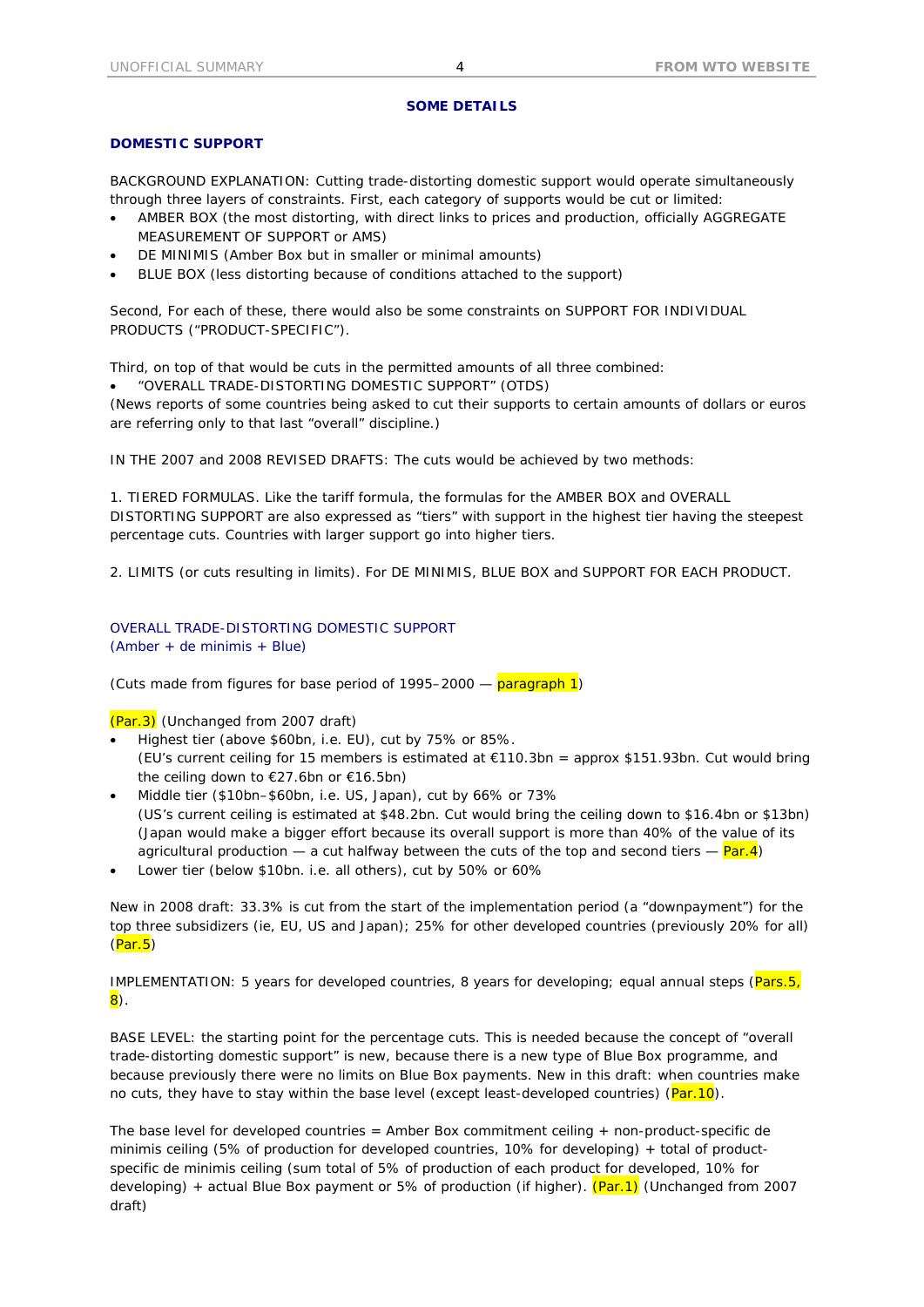(Therefore, for some developed countries, the base level = Amber Box commitment + 15% of production)

DEVELOPING COUNTRIES. Those with Amber Box commitments: cut by two-thirds of the formula cut. (Par.7) Those without Amber Box commitments, including net-food-importing countries, would make no reductions, but would have to stay within the base amount of support.  $(Pars.6, 10)$  (Modified)

RECENT NEW MEMBERS. New members who joined very recently, and some others with low incomes (Saudi Arabia, FYR of Macedonia, Viet Nam; Albania, Armenia, Georgia, Kyrgyz Rep, Moldova) would make no cuts. Others would make two-thirds of the formula's cut. (Par.9) (More detail. Two-thirds cut is new)

AMBER BOX (i.e. FINAL BOUND TOTAL AMS)

(Par.13) (Unchanged)

- Highest tier (above \$40bn, i.e. EU), cut by 70%. (EU's current ceiling is €67.16bn = approx \$92.5bn. Cut would bring ceiling down to €20.1bn)
- Middle tier (\$15bn–\$40bn, i.e. US, Japan), cut by 60% (US's current ceiling is \$19.1bn; down to \$7.6bn after cut.)
- Lower tier (below \$15bn. i.e. all others), cut by 45%

Japan would make the top tier cut, effectively putting it in the top tier. Other developed countries whose Amber Box support is more than 40% of the value of their agricultural production would also make a bigger cut, i.e. a cut halfway between the cut of their tier and the tier above. (Par.14) (Also unchanged)

DOWNPAYMENT. New: The top three subsidizers (ie, EU, US and Japan) to cut 25% from the start. (Par.15) Unchanged: All other cuts in equal annual steps over five years (eight for developing countries). (Par.15)

VARIOUS DEVELOPING COUNTRIES would make two-thirds of the formula cut or be exempt cuts, and would continue to be allowed some types of support. (Pars. 16–18) (Unchanged)

RECENT NEW MEMBERS. New members who joined very recently, and some others with low incomes (Saudi Arabia, FYR of Macedonia, Viet Nam; Albania, Armenia, Georgia, Kyrgyz Rep, Moldova) would make no cuts. Some would be allowed to exclude investment subsidies from Amber Box calculations. Some would make two-thirds of the formula cut. (Par.19) (More detail. Two-thirds cut is new)

AMBER BOX SUPPORT PER PRODUCT would be limited to no more than the amounts actually provided on average in 1995–2000 (with some variation for developing countries). The calculation for the US would be based on total Amber Box support for specific products per year for that period but shared among products according to the average share over the years 1995–2004. Some additional adjustments would be made for special situations. Developing countries would be allowed to choose from three options. (Pars.21–29) (Largely unchanged)

#### DE MINIMIS

(Amber Box supports in small, minimal or negligible amounts, currently limited to 5% of production in developed countries, 10% in developing)

- Developed countries: cut by 50% or 60% (i.e. cap at 2.5% or 2% of the value of production, from the current 5%) (Par.30) (Unchanged)
- Developing countries with Amber Box commitments: cut two-thirds of the above cuts (from the current 10% of the value of production). Totally exempt: if almost all is for "subsistence and resource-poor farmers" or the country is a net food importer. (Pars.31–32) (Unchanged)
- Recent new members: no cuts for those who joined very recently and some with low incomes (Saudi Arabia, FYR of Macedonia, Viet Nam; Albania, Armenia, Georgia, Kyrgyz Rep, Moldova). Others make at least one-third of the standard cut.  $(Par.33)$  (Unchanged)

#### BLUE BOX

NEW TYPE. (The present Blue Box is essentially Amber Box support but with production limits so that over-production is curbed.) The Agriculture Agreement would be amended to add a new type of Blue Box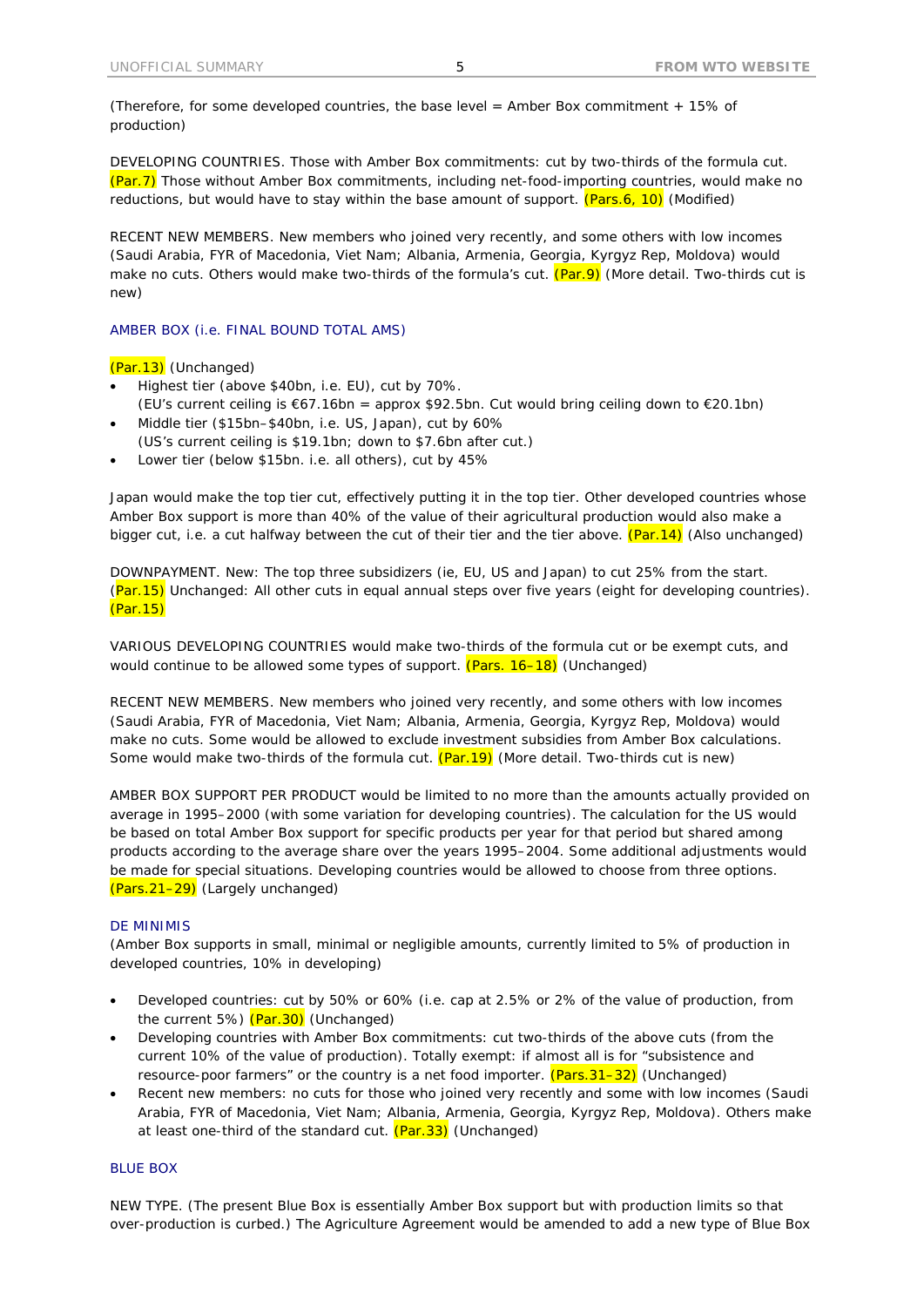based on payments that do not require production but are based on a fixed amount of production in the past (eg, for US "countercyclical payments"). (Par.35) (Unchanged).

New in the 2008 draft: a country would have to decide which type of Blue Box to use. It would normally only use one type for all products and this would not change. Any exceptions would have to be approved now (when "schedules" of commitments are agreed). In any case, any product can only receive one type of Blue Box support. (Par. 36-37)

LIMIT (unchanged except for some details): 2.5% of the value of production during the base period (Par.38). More is allowed for SOME COUNTRIES (such as Norway) that now use a lot of Blue Box support as they reform their support by shifting away from the more distorting Amber Box — if the Blue Box support is more than 40% of trade-distorting support, it is cut by the same percentage as the Amber Box cut, in up to two years (Par 39). DEVELOPING COUNTRIES: 5% of the value of production, with flexibility for some special circumstances. (Pars.49-51) RECENT NEW MEMBERS: 5% of the value of production, with some flexibility over the base period. (Par.52)

OTHER CRITERIA: The 2008 texts spells out in greater detail how limits would also be imposed on Blue Box support FOR EACH PRODUCT. Generally the limits are the average spent in 1995–2000, with adjustments if there are gaps in spending in some years. For the US, the limits are 10% or 20% more than estimates of maximums under the 2002 Farm Bill. Various provisions deal with a range of situations, including the possibility of going above Blue Box limits per product if an equivalent reduction is made in the Amber Box limits for that product.  $(Pars.40-48)$  (Some new)

#### GREEN BOX

(Ie, support that does not distort production or prices or causes minimal distortion.) The Agriculture Agreement's provisions (its Annex 2) would be amended to allow more development programmes by developing countries and to tighten criteria for developed countries (e.g. on decoupled income support). Remaining issues include the question of "fixed and unchanging" base periods for income support, structural adjustment and regional assistance programmes; and possible revision of conditions for developing countries' food stockpiling purchases at prices that are higher than the market.

In order to ensure Green Box programmes are genuinely "green" (i.e. non-distorting), transparency, monitoring and surveillance would be enhanced. (Annex B) (Some modification)

## **COTTON**

Trade-distorting domestic support for cotton would be cut by more than for the rest of the sector. The text includes a formula reflecting this, based on a formula proposed by the "Cotton Four" African countries in 2006. (Par.55) (Unchanged)

Mathematically, the formula says that if a country's general Amber Box cut is "Rg", then, the percentage cut for cotton =  $Rg + ((100-Rg)x100)/3xRg$ 

Eg, if the US Amber Box reduction is 60%, as above, then its cut in Amber Box support for cotton would be 82.2% i.e. (60+(40x100/180))%. That is unchanged and remains unsettled.

Blue Box support for cotton would be capped at one-third of what would be the normal limit  $(Par.56)$ . (Unchanged)

Developing countries with Amber and Blue Box commitments would make two-thirds of developed country cuts for cotton and over a longer time period (Pars.58 and 59). (Unchanged)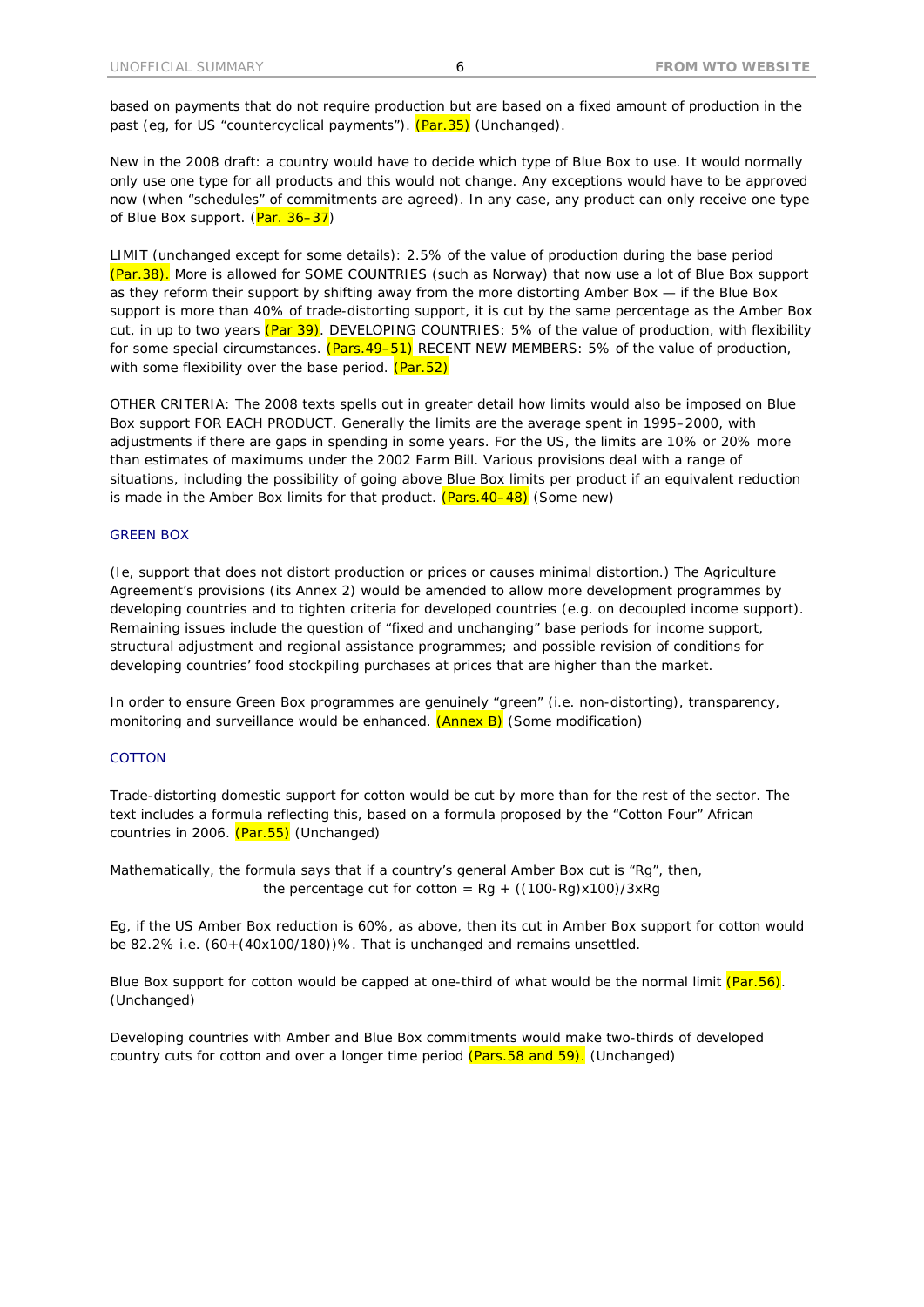### **MARKET ACCESS**

# TARIFF REDUCTION FORMULA: THE BOTTOM LINE

The tiered reduction formula is the MAIN APPROACH for cutting tariffs (from ceilings legally bound in the WTO). Products are categorized by the height of the starting bound tariff (Year 0 in the charts below). Products in higher tiers have steeper cuts. Eventually a single percentage cut will be negotiated for use in each tier: the present text contains ranges of possibilities (eg, 66%–73% in the top tier for developed countries).

In the 2008 text, the numbers remain unchanged (for details see charts on next page). For developing countries, the standard cuts in each tier would be two-thirds of the equivalent cut for developed countries. The numbers in the formulas are among the narrower set of more political issues that will probably only be settled later when compared with non-agricultural market access and possibly other issues, and the negotiations go to a more political level.

However, the general tiered formula will not apply to all products. Some flexibility is spelt out for some products (details below), including those that are politically "sensitive" and those that are "special" because they affect food security, livelihood security and rural development in poorer countries.

Developing countries have more exceptions, particularly the smallest and most vulnerable among them — the text lists around 45 small and vulnerable economies, meaning that OVER HALF OF DEVELOPING COUNTRIES that are not least-developed would be eligible for even smaller reductions (Annex I). Leastdeveloped countries and some recent new members will not have to make any cuts (Pars. 145–6).

THE CHARTS (next page) are only provided to illustrate how the formula works and to allow developed and developing countries' cuts to be compared. The solid lines compare developed and developing countries' cuts from starting tariffs that are mid-points in the developed countries' lower three tiers and arbitrarily 100% in their top tier. The dotted lines show cuts from mid-tier or 150% in the top tier, for developing countries.

The charts show that in each case the maximum and minimum cuts suggested by the ranges do not produce very different results, particularly in the lower tiers. Eg, for developed countries a 10% tariff would be cut to 4.8%–5.2%; for developing countries to 6.53%–6.8%. But the cuts to be made by developing countries are clearly less than those of developed countries. Eg, a 100% tariff would be cut to 27%–34% in a developed country, but only to 56.7%–58.7% in a developing country.

Note that the SPECIAL TREATMENT FOR DEVELOPING COUNTRIES can sometimes work doubly. Not only are the cuts in each tier gentler, but many products (such as those with a 100% tariff) fall into a lower tier in the formula (top tier for developed, upper middle tier for developing), meaning that the cut is even gentler.

The only products that are in the same tier for both developed and developing countries are those with tariffs above 130% (top tier), those with tariffs of 30%–50% (lower middle tier), and those with tariffs below 20% (bottom tier).

However, the tariff formula is by no means the whole story …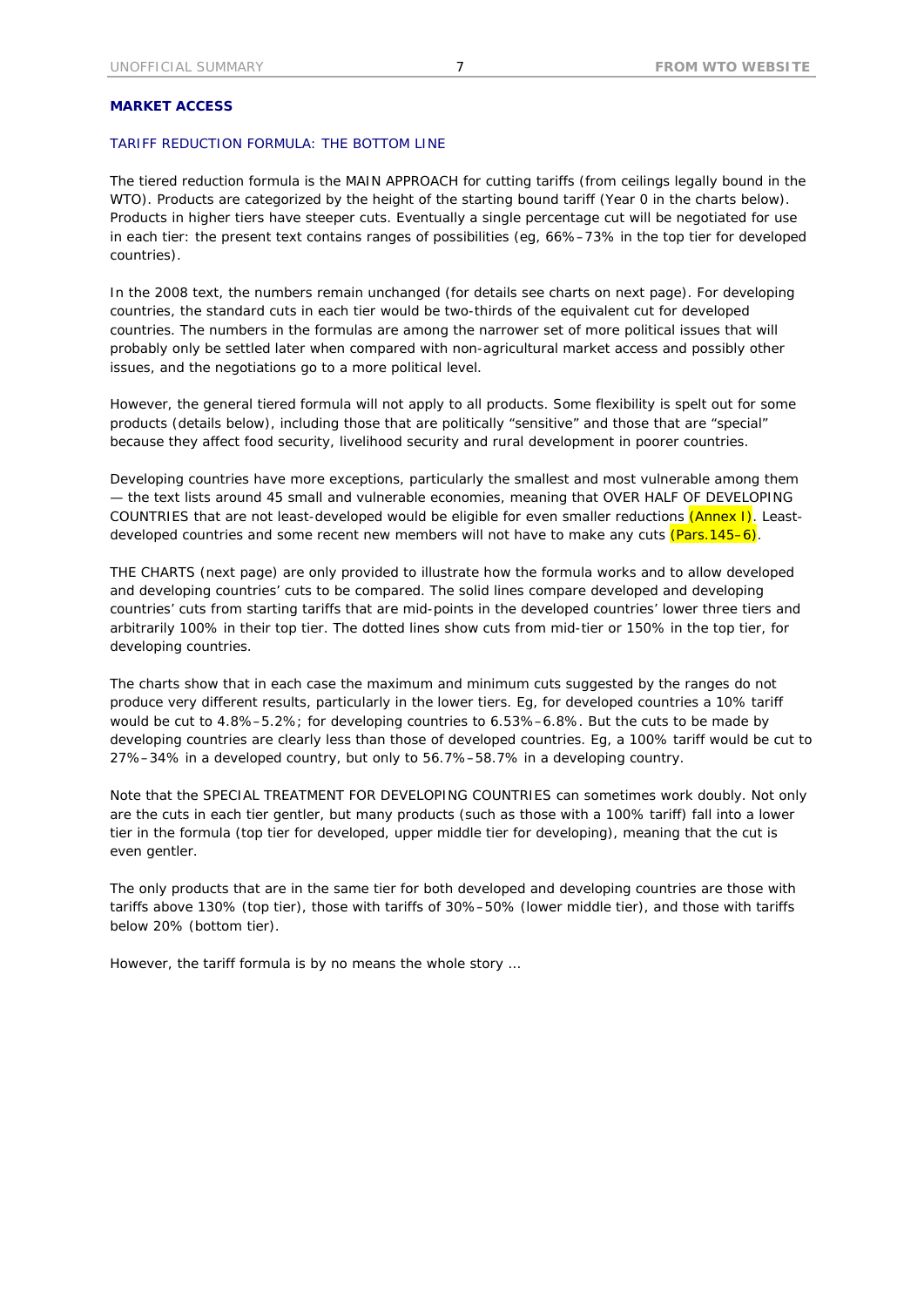

**Top tier**: tariffs above 75% — cut by 66-73%

**Upper middle tier**: tariffs below 75%, above 50% cut by 62-65%

**Lower middle tier**: tariffs below 50%, above 20% cut by 55-60%

**Bottom tier**: tariffs below 20% — cut by 48-52%

**Subject to a minimum average cut** of 54%. If the formula gives a smaller average, then additional reductions would be made. (Pars.62-63)





**Top tier**: tariffs above 130% — cut by 44–48.7% **Upper middle tier**: tariffs below 130%, above 80% cut by 41.3–43.3%

**Lower middle tier**: tariffs below 80%, above 30% cut by 36.7–40%

**Bottom tier**: tariffs below 30% — cut by 32–34.7%

**Plus a maximum average cut** of 36%. If the average is more than that, the cut by the formula can be reduced. (Par.64–65)

## FLEXIBILITIES IN BRIEF: DEVIATIONS AND EXEMPTIONS FROM THE BOTTOM LINE

For developing countries these could be quite extensive, and in some cases the bottom-line formula could be the exception rather than the rule, or it could be discarded completely:

- SENSITIVE PRODUCTS (available for all) would have smaller cuts than from the formula, but with new quotas allowing imports at lower tariffs ("tariff quotas") to provide some access to the market. Deviations would be one-third, half or two-thirds of the cut, with the tariff quota adjusted in relation to the deviation. (More details below)
- MAXIMUM AVERAGE CUT (developing countries) 36%. Developing countries could reduce the formula's cuts in order to stay within that average maximum. (Par. 65) (Unchanged)
- SMALLER MAXIMUM AVERAGE CUT (45 small and vulnerable economies) 24% possible. This group of developing countries could choose to make even smaller cuts than the formula — which in any case is 10 percentage points less than the normal formula for developing countries — in order to stay within that lower average maximum cut. Any products deviating from the formula would be "special products" and some would be exempt cuts (see below). (Pars.66, 124 and Annex I) (Modified and clarified as "special products")
- WOULD NOT HAVE TO MAKE ANY TARIFF CUTS: least-developed countries, "very recent" new members (Saudi Arabia, FYR of Macedonia, Viet Nam), small low-income recent new members (Albania, Armenia, Georgia, Kyrgyz Rep, Moldova). (Pars.67–71, 145) (Revised)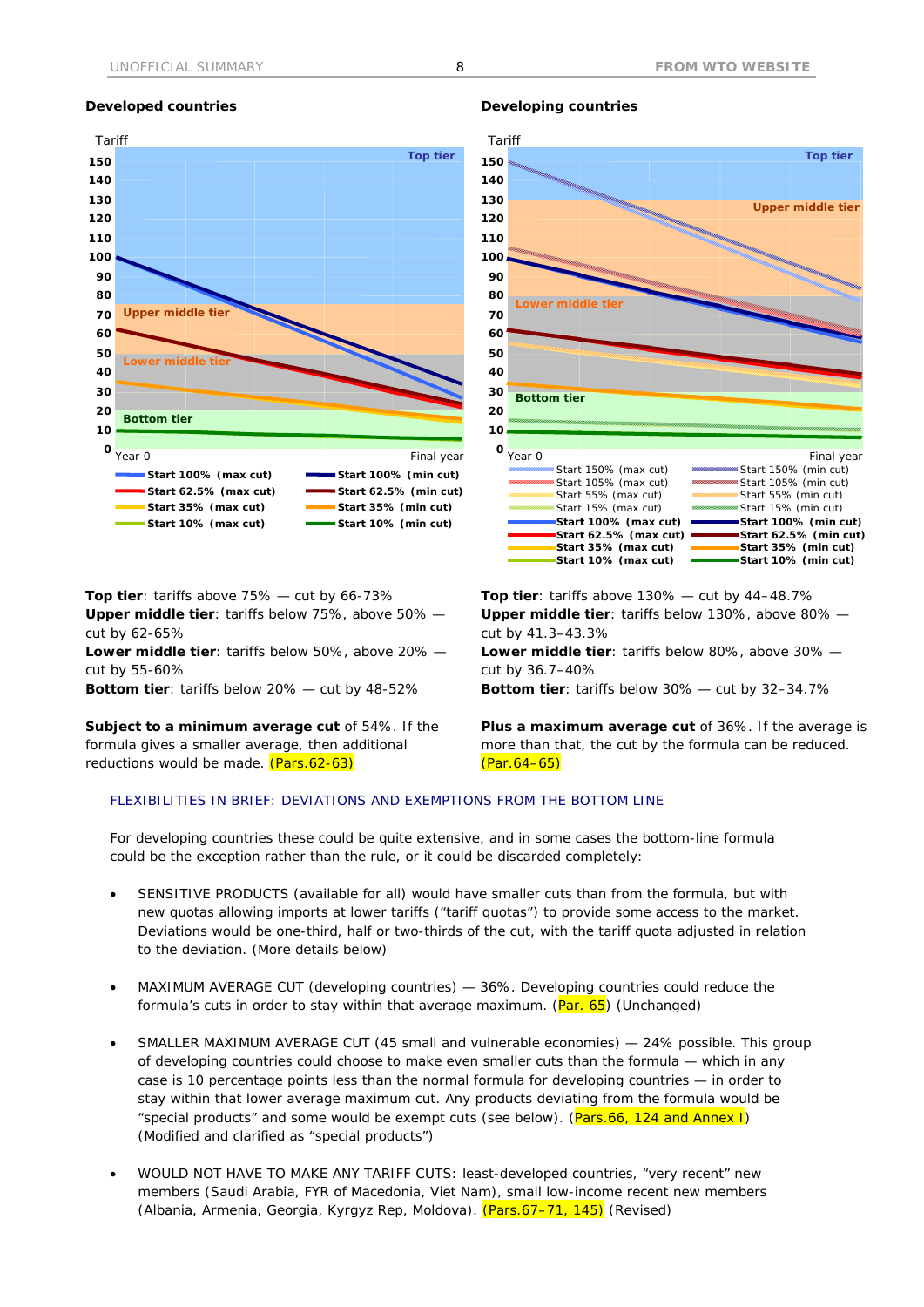- SMALLER THAN FORMULA CUTS (other recent new members) up to 7.5 percentage points less, and no cuts on tariffs of 10% or less, starting one year after their current membership deals have been implemented fully and perhaps with two additional years to implement the new agreement.  $(Pass.67–71)$  (7.5 percentage points is new, previously 5 points)
- SPECIAL PRODUCTS (developing countries) smaller cuts for 8%–12% or 8%–20% of products whose selection (beyond the minimum 8%) is guided by indicators  $(Annex F)$ . Of these perhaps up to 6% of products would have tariffs cut by 8% or 15%, another up to 6% might have 12% or 25% cuts with possibly up to 8% of products exempt any cut. (Pars.123-125) (See above for small and vulnerable economies. Recent new members have different conditions.)

### TARIFF CAP

No mention. However, developed countries with more than 4% (previously 5%) of products (either only those that are charged duty — "dutiable" — or all of them) whose tariffs end up at levels above 100% have to provide a larger increase in tariff quotas than they would normally (Par. 76, last sentence). (Modified)

(In his 17 July 2007 press conference, Amb.Falconer described this as an "incentive" for countries to keep their tariffs within a certain limit. If they decide to go above the limit, then they "pay" for that through larger market access. He also said that if he had drafted a paper with a fixed limit or cap on tariffs, then the proposal for the top tier of tariffs would also have been different.)

#### SENSITIVE PRODUCTS (ALL COUNTRIES)

WHAT AND HOW MANY? These are sensitive essentially for political reasons — smaller cuts than the formula, can be made by all members. For DEVELOPED countries 4% or 6% of products could be "sensitive" (or 6% or 8% if more than 30% of products fall into the top tier of the formula). (Par.72)

WHAT TARIFF CUT? the tariff cut would deviate from the formula cut by one-third, half or two-thirds of the formula cut.  $(Par.74)$  (The half cut is new)

FOR DEVELOPING COUNTRIES, one-third more (5.3% or 8%) of products (Par.73) (Unchanged). The deviation would be the same as for developed countries.  $(Par.74)$  (New)

THE PAYMENT — SOME MORE MARKET ACCESS, VIA A "TARIFF QUOTA" (where quantities inside the quota are charged lower or no duty. The out-of-quota tariff is the normal rate determined by the reduction formula).

In return for being allowed a smaller tariff cut, developed countries have to allow at least some quantities into their markets at a lower tariff (inside the tariff quota, which expands if a quota already exists). This new "access opportunity" would be 4% or 6% of domestic consumption if the full two-thirds deviation is applied, 3.5% or 5.5% if only half the cut is made, or 3% or 5% if the deviation is the smaller one-third.  $(Par.75)$  (The half cut is new)

The text says countries have to provide additional access to their markets if they have the exceptionally larger number of sensitive products, and even more if over 5% of products end up with tariffs of over 100% (see "tariff cap" above); but they can provide less access if normal imports are comparatively large. The quota expansions have to be made available to all members on equal terms ("most-favourednation"). (Pars. 75–77, 79) (Modified)

For developing countries the quota expansion is two-thirds of the amounts for developed countries, and domestic consumption (see below) does not include subsistence farmers' consumption of their own produce. (Par. 78) (Unchanged)

COMPLEXITY — DOMESTIC CONSUMPTION. Behind these broad principles lie some highly complex questions. A considerable amount of progress has been made in trying to resolve different positions on these.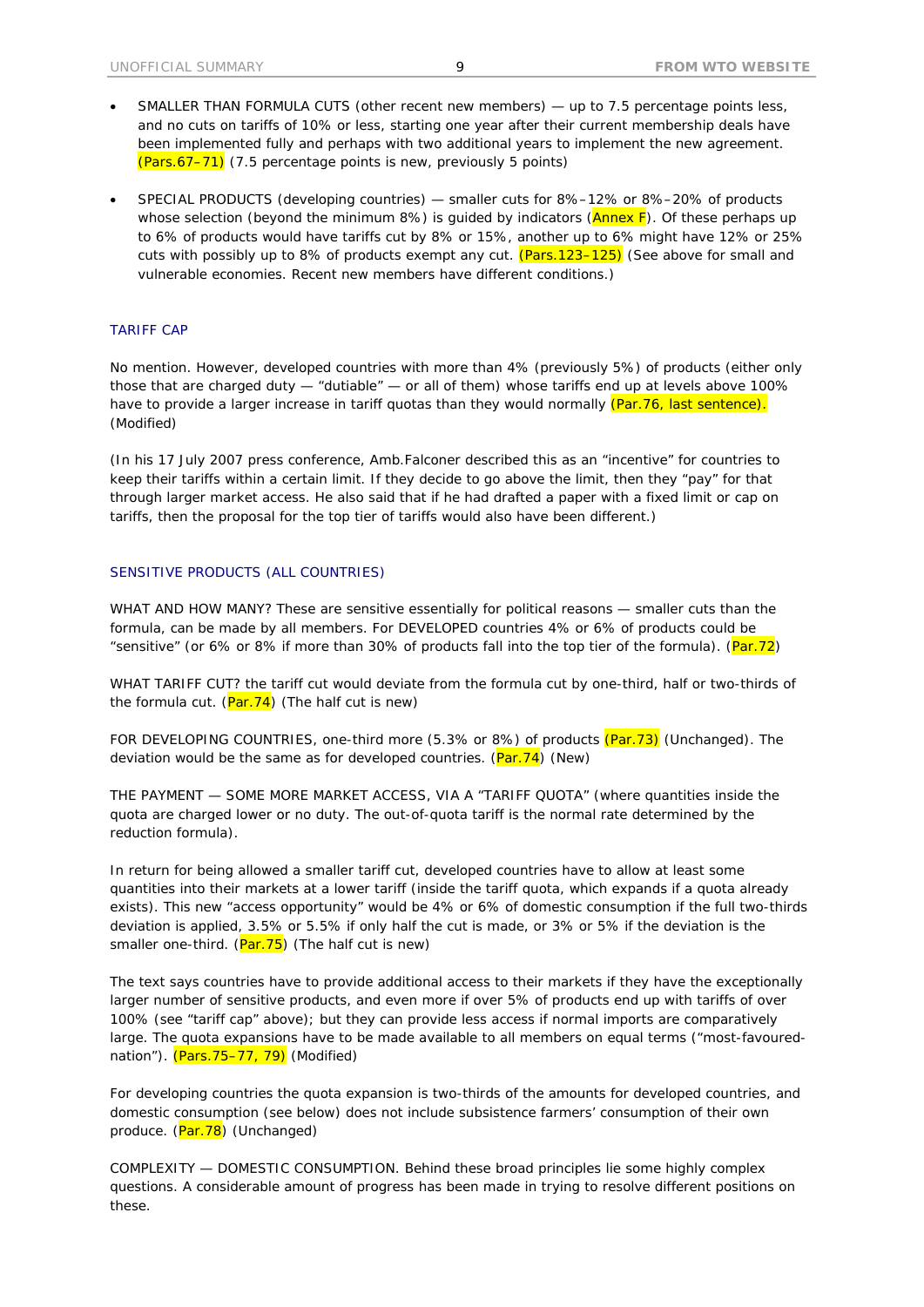A major question is the extent of disaggregation for identifying "sensitive products" and for the tariff quotas. Must a sensitive product be a broad category such as "cheese"? Or can it be "hard cheese", or even more detailed such as "cheddar cheese"? ("Partial designation" is the term for using subcategories or parts of categories to identify sensitive products.)

This is a problem for two reasons. First, domestic consumption is going to be the yardstick for new or expanded tariff quotas, but data are not usually available for narrow categories of products. Therefore consumption has to be estimated using "proxies", a subject of divergent opinions. Second, subcategories of products can be substitutes (which means they can compete with each other), so the distinctions are not always clear-cut.

The new text describes how this would work and includes options for a minimum quota or quota expansion ("safety net provision" or "floor") to cover cases where trade figures used (as "proxies") to estimate domestic consumption are exceptionally low because of trade barriers. (See Annex C of paper for details.)

### ADDITIONAL CRITERIA AND OTHER ISSUES

"TARIFF ESCALATION" (the problem of higher tariffs on processed products than on raw materials, which hinders processing for export in the country producing the raw materials). Where the escalated processed product has a tariff that is significantly above the unprocessed product (ie, by 5 percentage points or more), it would take the cut of the tier above or if it is already in the top tier, an additional 30% cut. Sensitive products would be exempt, and the tropical products cut would override the escalation cut if it is bigger. (Pars.80–86 and Annex D) (Revised. New: Annex D — list of potential escalation products, to be developed)

COMMODITIES: This aims to strengthen provisions on tariff escalation for developing countries depending on commodity exports. It includes possibilities for eliminating non-tariff barriers and for price stabilization. (Pars.87-97)

SIMPLIFYING TARIFFS. All of this is new. A minimum number of tariffs (perhaps 90%) would be simplified and no others would be made more complex than they are already. This could mean they are only ad valorem (percentages of the price) or perhaps specific (dollars, euros etc, per tonne, litre, etc). More complex tariffs have to be simplified, either as ad valorem or specific duties. Options are also presented for countries with a lot of non-ad valorem tariffs, and more technical issues such as the method of converting tariffs to their ad valorem equivalents. (Par.98–104)

TARIFF QUOTAS (where a higher tariff is charged on quantities outside the quota, and a lower or zero duty for quantities inside. The out-of-quota tariff is the normal rate determined by the reduction formula). The new text includes some new provisions on bound in-quota tariffs and how much they should be cut, and whether new quotas should have zero in-quota duties. Provisions on tariff quota administration are streamlined, now referring to the WTO Import Licensing Agreement with additional criteria, instead of having provisions written from scratch. (Pars.105-118) Also new, a proposed way of monitoring tariff quotas and improving access to the market if imports are persistently less than the quota ("underfill"). (Annex E)

TROPICAL AND DIVERSIFICATION PRODUCTS and LONG-STANDING PREFERENCES: new provisions are designed to accelerate liberalization of tropical products — alternative proposals suggest imports could be duty-free if the present tariff is no more than 25% or 10%, otherwise having a range of cuts, depending on the proposal. Slower liberalization for products with long-standing preferences alternative proposals suggest a 10-year delay in starting tariff cuts or simply two years longer to make the cuts. Where the two overlap, the tropical products (and tariff escalation) provisions could override those of preferences, except for some products (still to be identified). (Pars. 140–144, products listed in Annexes G and H)

#### **SAFEGUARDS**

1. SPECIAL SAFEGUARD (SSG). Eliminate or reduce the number of products eligible for the current "special safeguard". (This safeguard can be used on products whose variable duties, discretionary import licensing, quotas or import bans were converted to tariffs in the Uruguay Round, and many developing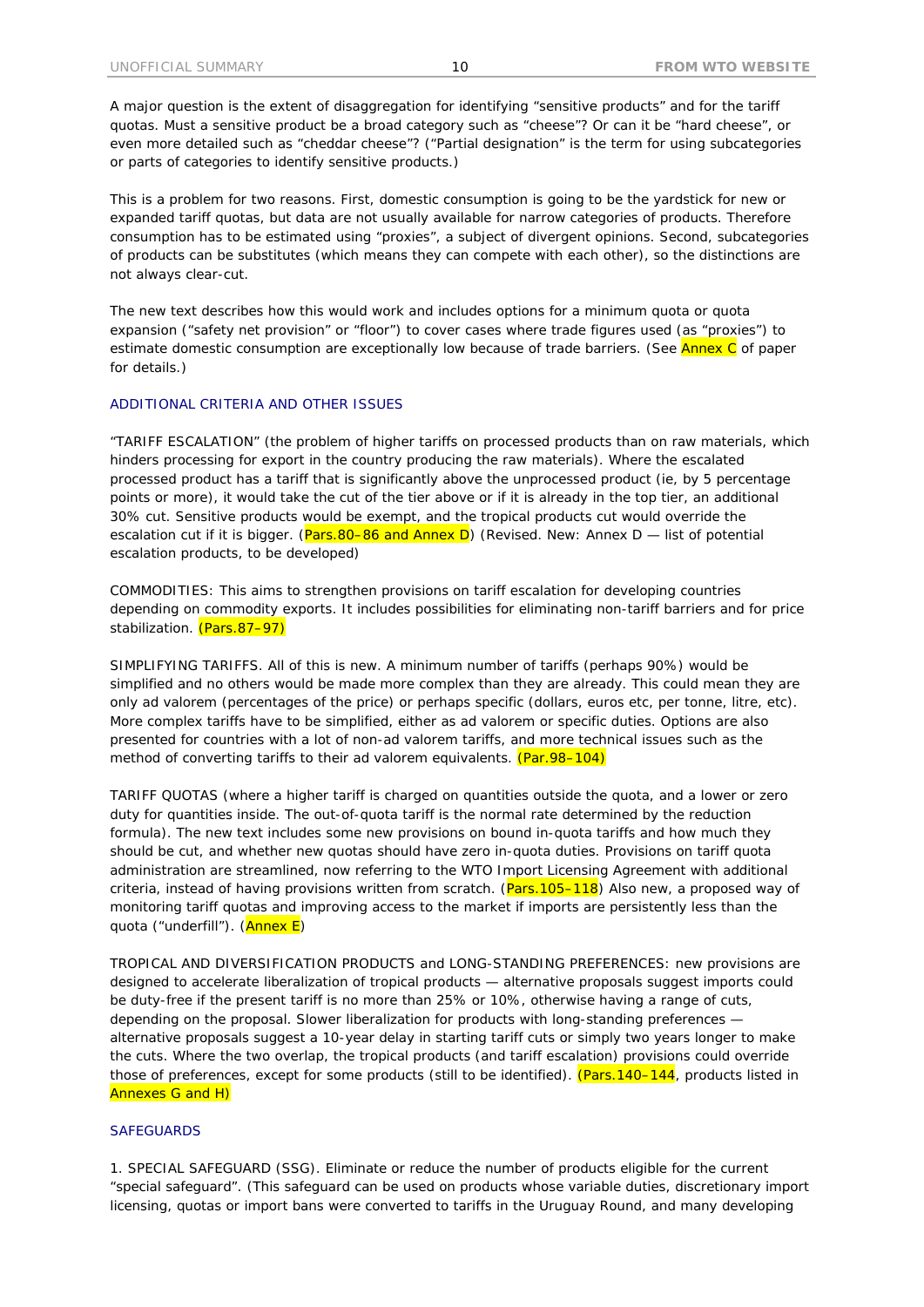countries gave up their right to use it because they chose to set ceiling bindings instead of to "tariffy".) (Pars.119–122)

2. (THE NEW) SPECIAL SAFEGUARD MECHANISM (SSM). Developing countries would be able to temporarily protect their producers by applying the new special safeguard mechanism. Previously there was no draft text. Now the draft proposes formulas for the mechanism, and includes possible disciplines to avoid the safeguard being triggered frequently and frivolously, and disciplines the increase in tariffs so that present bound ceilings (or "Pre-Doha Round bindings") are not exceeded. (Pars.126-139)

#### LEAST-DEVELOPED COUNTRIES

Least-developed countries would not have to reduce tariffs. They would also enjoy duty-free and quotafree access to developed countries' markets "on a lasting basis … that ensures stability, security and predictability" on at least 97% of products, and for cotton products. (Pars.145-146)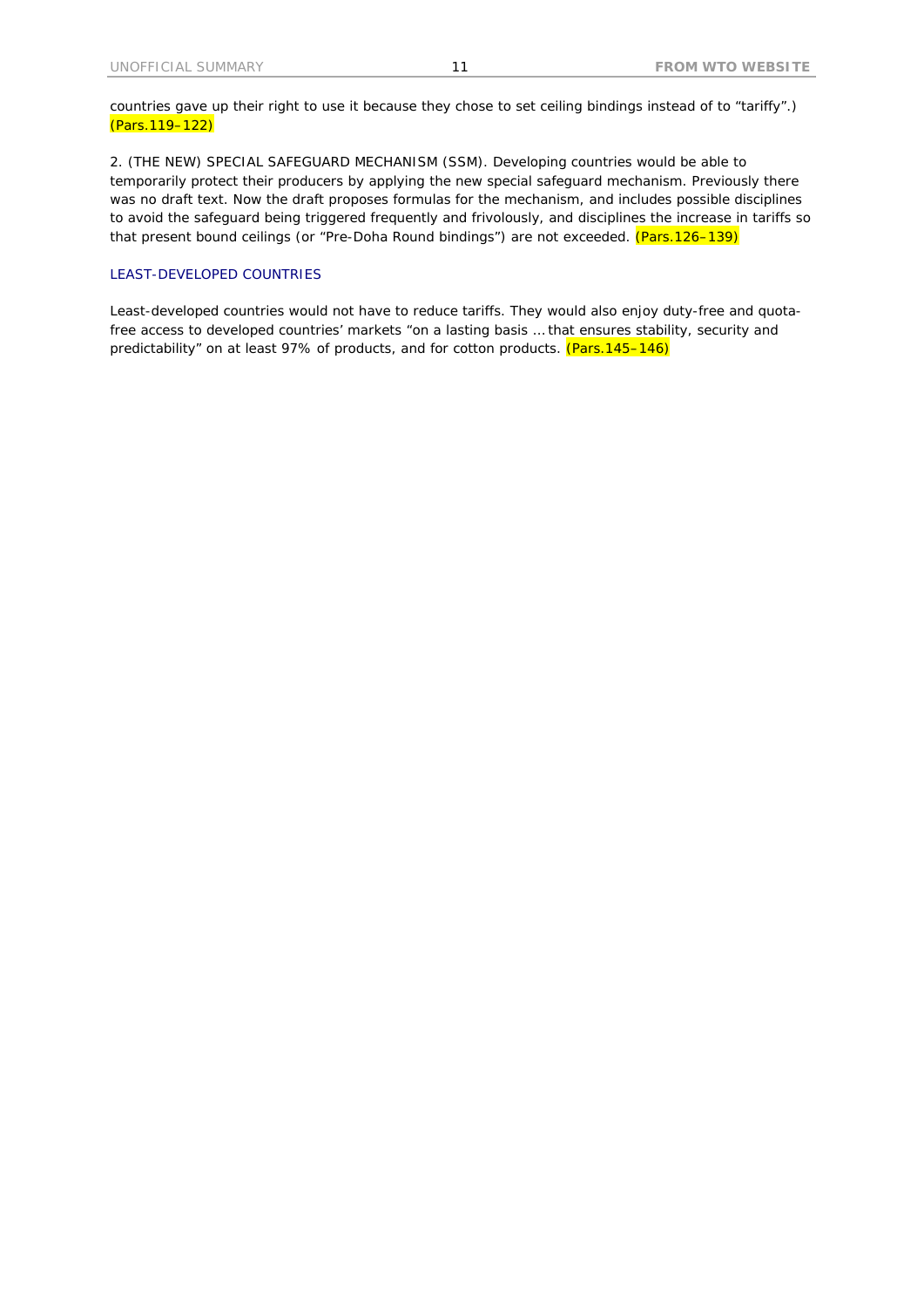#### **EXPORT COMPETITION**

## EXPORT SUBSIDIES

Eliminate by the end of 2013 (developed countries), with half cut by the end of 2010, and options offered for cutting the subsidized quantities in the period (unchanged). New: the elimination date for developing countries would be 2016. (Pars. 153-155)

#### EXPORT CREDITS, EXPORT CREDIT GUARANTEES OR INSURANCE PROGRAMMES

These would be disciplined to avoid hidden subsidies and ensure the programmes operate on commercial terms. Proposed conditions include limiting the repayment period to 180 days, ensuring programmes are self-financing (ie, not making losses over a period), etc. This revision greatly simplifies the text on selffinancing: instead of listing criteria it just refers to recovering costs "to a commercially viable standard", over a "rolling" period of four or five years. (Annex J)

For developing countries providing credit, the 180-day maximum repayment term would be reached in three steps over a period, probably three years. Least-developed and net food-importing developing countries would be allowed 360 days to repay (previously 270 days). Some additional flexibility in special cases would be allowed under the supervision of the WTO Agriculture Committee. (Annex J)

#### AGRICULTURAL EXPORTING STATE TRADING ENTERPRISES

Their activities would be disciplined. A key question remains whether monopoly power would be outlawed or just disciplined. The new text simplifies the definition by referring to the relevant provisions in the General Agreement on Tariffs and Trade (Art.17). It also has minor changes to the special provisions for developing countries. (Annex K)

### INTERNATIONAL FOOD AID

As before, emergency food aid would be in a "Safe Box" with more lenient disciplines. Emergencies would be declared by relevant international organizations such as the UN, World Food Programme, Red Cross, etc.

Other food aid (ie, not emergency aid) would be disciplined to prevent the aid from displacing commercial trade, and with needs assessment, which would be under the responsibility of a UN agency.

The revised text tidies up a lot of the legal language. It gives the recipient government priority over all food aid operations, increases the emphasis on needs assessment, and strengthens the UN's final say when NGOs assess needs. Members' continuing differences over monetization (ie, selling donated products to raise funds for aid) is reflected in options for disciplining the practice. It could be permitted under certain conditions both in emergencies and in other situations.  $(Annex L)$ 

# **COTTON**

Export subsidies would be eliminated from the start of the implementation period.  $(Par.160-61)$ 

#### **EXPORT PROHIBITIONS AND RESTRICTIONS**

Disciplines would be tightened for introducing new export restrictions, with increased transparency and monitoring. (Pars. 163-179)